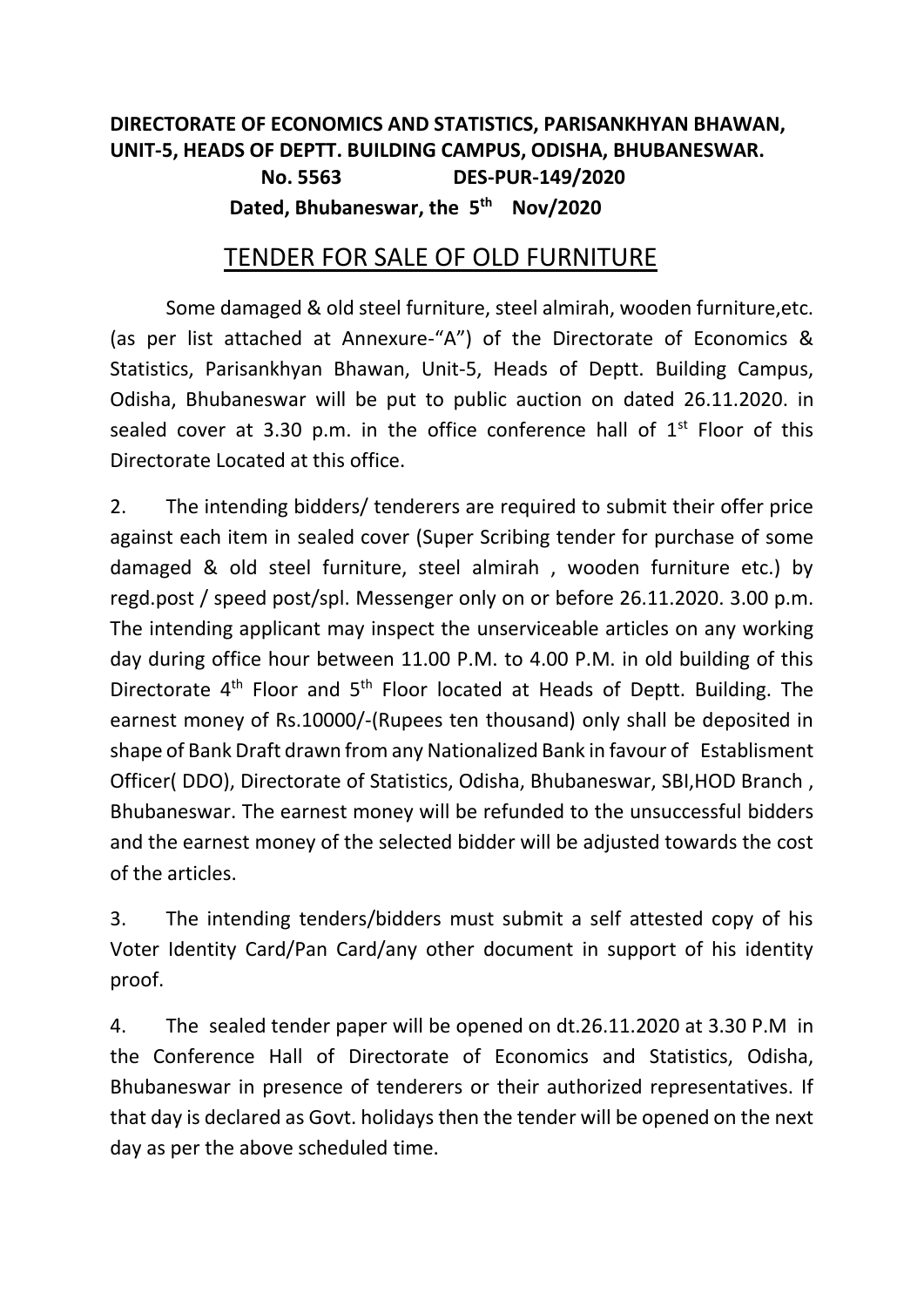5. The number of items of the Auction sale will be evaluated in Presence of committee member/ nomina.ted person by the tender committee/ store assistant and accordingly the price of tender will be finalized. The bidder and the bidder will have to deposited the bidding amount in shape of D.D/Banker Cheque/cash in accounts section of DES on the same day. They will responsible lift all the articles with 7 working days of the received of the order falling which 10% of bidding amount will be levied as penalty towards storage and security articles.

6. Tender will be accept only in type format as per Auuexure-A.

.

7. The tenders addressed to Director Economics and Statistics, Arthaniti `O' Parisankhyan Bhawan, Unit-5, Heads of Department Building Campus, Odisha, Bhubaneswar.

8 If the bidder whose bid is finally accepted and fails to deposit the bid amount in full, the bid will be cancelled and the earnest money will be forfeited

9. The person authorized by the bidder will be allowed to take delivery.

10. The address given in the tender shall be deemed to the Purchaser's address and correspondence sent to that address in connection with above context shall be considered to have been delivered to the Purchaser. No claim will be entertained for the reason of forfeiture of the sum deposited in case the correspondence is returned back undelivered.

11. If any theft/fire/damage or any type of mishappening occurs within the period of award of lot and removing of materials from Directorate Premises the loss will be borne by the bidder, The Authority will not be responsible for loss, damage or deterioration of the martial due to any cause, whatsoever within the said time.

12. The lot/lots will be awarded to the highest evaluated bidder.

13. The late tender/tenders will not be considered at all. The same will be returned to the concerned party in unopened condition.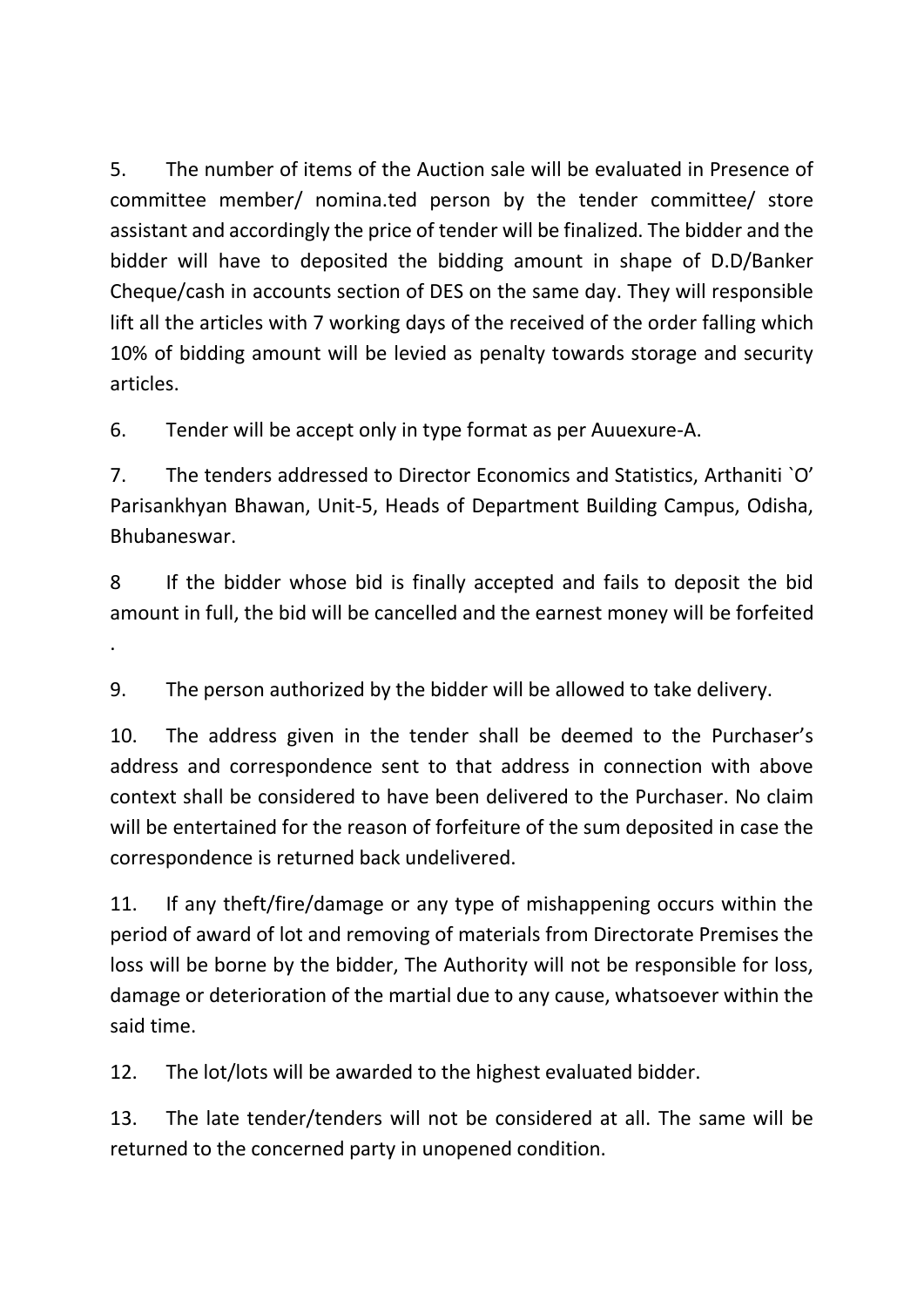14. The Director reserves the right to cancel the tender of disposal or withdraw any lot or any part there of from the auction sale without assigning any reason thereof .

15. In case of any dispute the decision of tendering authority will be final and binding.

Yours faithfully,

Joint Director (Admn.)

Memo No. (DES.Dt.)

Copy submitted to All Departments of Govt. Of Odisha, A.G.(A&E) Odisha/ All Heads of Department situated at Bhubaneswar for information and wide publicity in their office.

Joint Director (Admn)

Memo No.**5565** /DES.Dt.**05.11.2020**

Copy forwarded to Joint Director, Computer, for information and necessary action. He is requested to hoist this notice in the website for wide Publicity.



Joint Director (Admn)

Memo No. /DES.Dt.

Copy forwarded to Notice Board of D.E.& S, Odisha Bhubaneswar for information and necessary action.

Joint Director (Admn)